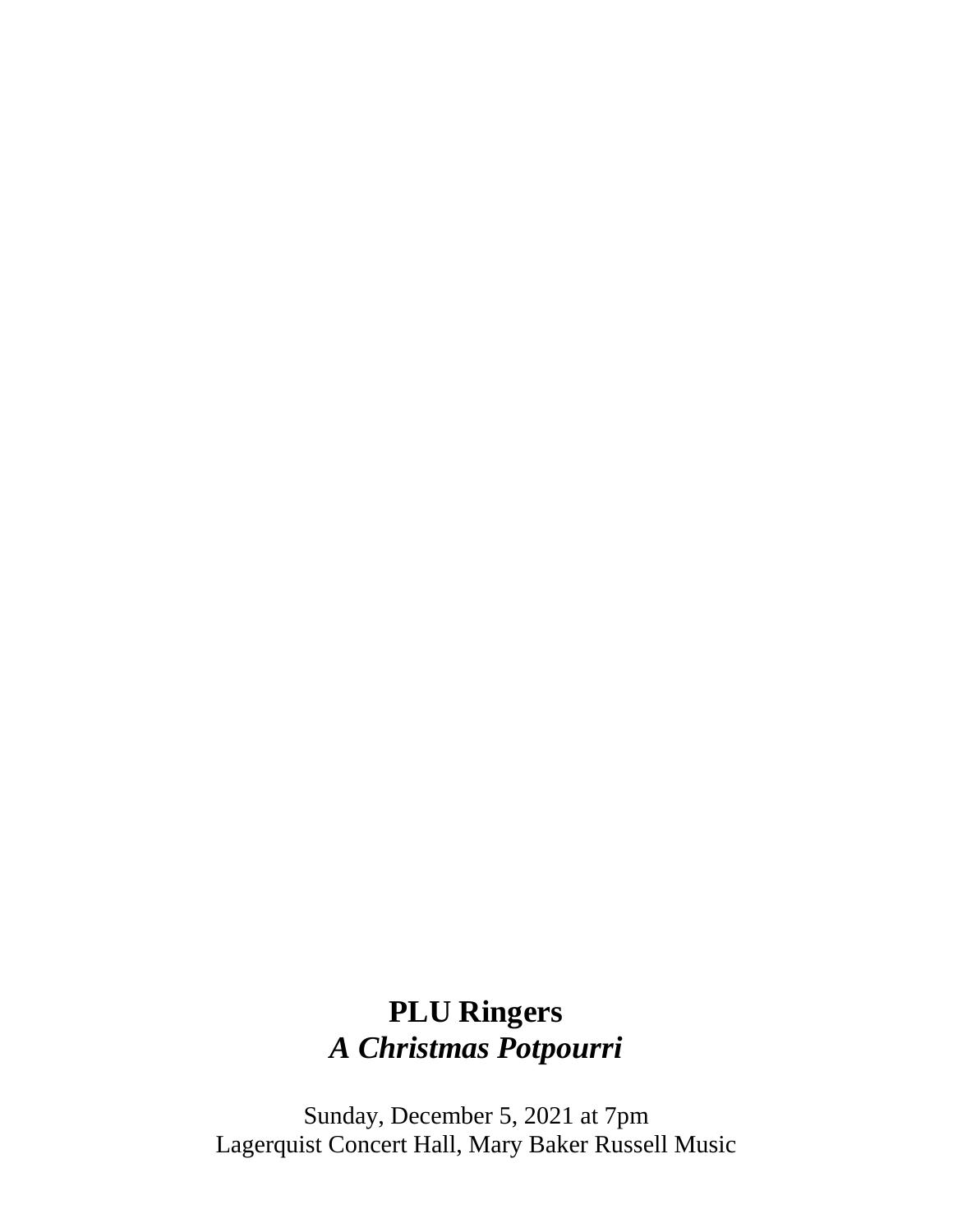Pacific Lutheran University School of Arts and Communication / Department of Music presents

## **PLU Ringers** *A Christmas Potpourri*

## Linda Miller, *director*

Sunday, December 5, 2021 at 7pm Lagerquist Concert Hall, Mary Baker Russell Music Center

Welcome to Lagerquist Concert Hall.

**Masks must be worn at all times while indoors and for the duration of the performance.**

Please disable the audible signal on all watches and cellular phones for the duration of the concert. Use of cameras, recording equipment and all digital devices is not permitted in the concert hall.

## **PROGRAM**

| arr. Douglas Wagner                                |
|----------------------------------------------------|
|                                                    |
|                                                    |
| arr. Cynthia Dobrinski                             |
| Sophia Ramos, clarinet                             |
|                                                    |
|                                                    |
| arr. Barbara Kinyon                                |
| Natalia Parmly, piano                              |
|                                                    |
| arr. Michael Kastner & Kevin McChesney             |
|                                                    |
|                                                    |
| Megan Koons, flute • Ben Martin, soprano saxophone |
|                                                    |
|                                                    |
| arr. Linda Miller                                  |
| Campian Roberts, bass                              |
|                                                    |
|                                                    |
| arr. Douglas Wagner                                |
|                                                    |
|                                                    |
| arr. Fred Bock                                     |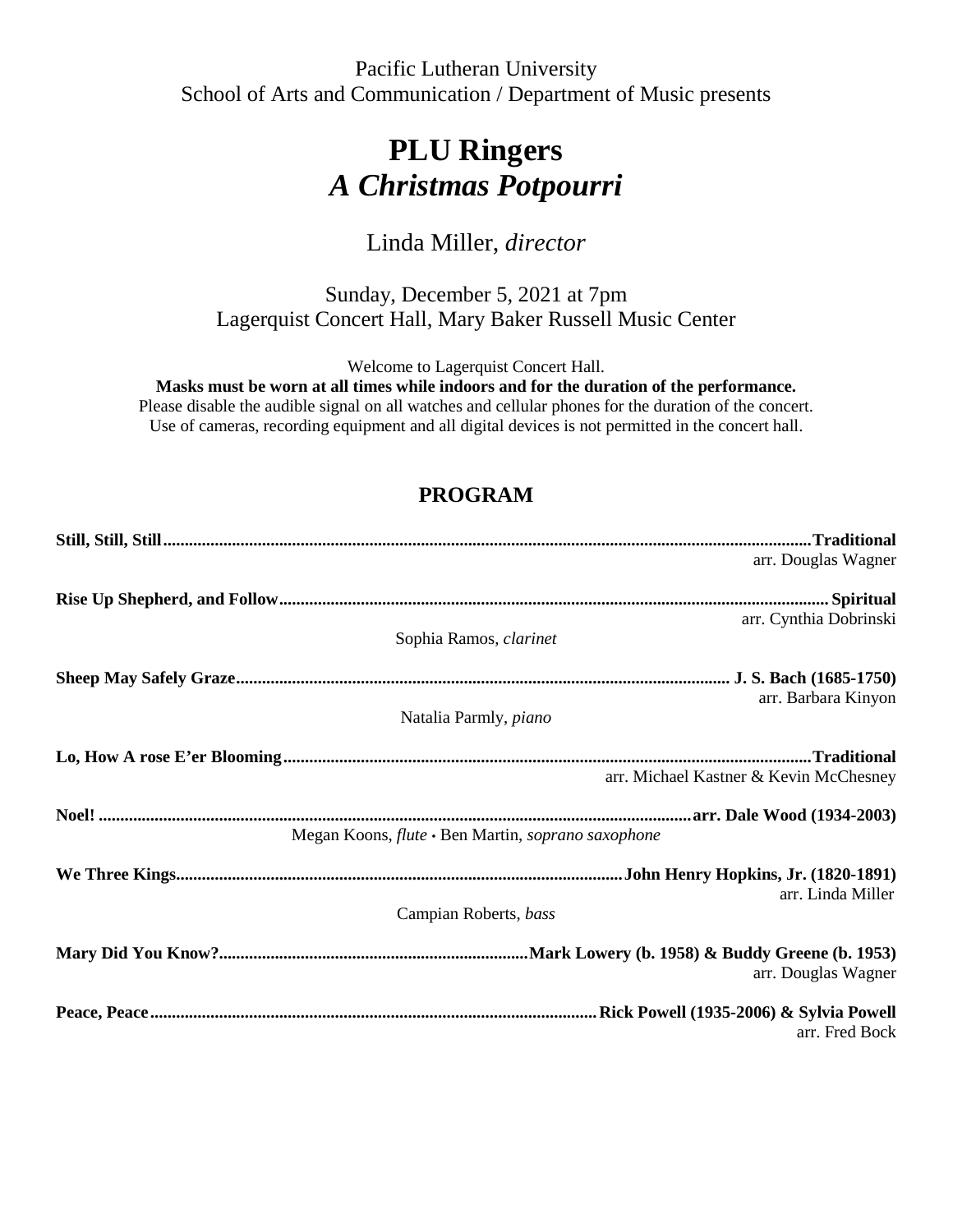#### **Program Notes**

#### *Still, Still, Still*

The melody for *Still, Still, Still* is a traditional folk tune from the Austrian state of Salzburg. The carol appeared for the first time in 1865 in a folksong collection by Vinzenz Maria Süß, the founder of the Salzburg Museum. The words describe the peacefulness of the infant Jesus and his mother as the baby is sung to sleep. The modern standard German version is attributed to Georg Gotsch. In this arrangement by well-known handbell composer and arranger Douglas Wagner, you will also hear quotations of the melodies from *O Little Town of Bethlehem* and *Away in a Manger.*

#### *Rise Up Shepherd, and Follow*

This spiritual first appeared as a poem included in a short story about slave life during the period between Christmas and the new year. The spiritual was disseminated widely in a songbook titled *Religious Folksongs of the Negro as Sung on the Plantations.* Spirituals were first heard and then transcribed as a manuscript for publication. Prior to these publications, spirituals were passed down orally based upon memory. It is a challenge to notate any kind of folk music, as the same tune may have numerous variations based on who is singing it. In this lively arrangement for handbells, you will see the choir use a variety of techniques that include:

- Thumb damp placing the thumb on the bell housing to muffle the sound slightly
- Martellato striking the bell horizontally on the padded table
- Mart-Lift martellato with a quick lift up from the table
- Mallet with the bell lying on the table, strike the casting with a mallet
- Roll similar to a single stroke percussion roll
- Shake holding the bell vertically, shake rapidly

#### *Sheep May Safely Graze*

This piece in its original form is a soprano aria found in a cantata written in 1713 for the birthday of the Duke of Saxe-Weissenfels by J. S. Bach. It was not written to be a Christmas song, but the sentiment is a fitting accompaniment to the Christmas story in which sheep and shepherds figure prominently. The text can be translated as follows:

Sheep may safely graze and pasture In a watchful shepherd's sight. Those who rule with wisdom guiding Bring to hearts a peace abiding Bless a land with joy made bright.

#### *Lo, How A Rose E'er Blooming*

Many carols and other songs evolve over time. Harmonies are modified, words are modified, and often modern versions are noticeably different than the original. *Lo, How a Rose E'er Blooming* is an exception. The tune we now know first appeared in a regional hymnal in 1599 as *Es Ist Ein Ros Entsprungen*. Ten years later, the court composer Michael Praetorius wrote the harmonization we know. There have been few changes to the text other than adding verses, but none to the music. The chords you hear today in a church or mall are the exact chords Praetorius wrote in the exact order he chose. This arrangement incorporates gentler sounds of hand chimes to play the melody in the beginning.

#### *Noel!*

This medley of Christmas carols begins with a lively treatment of *Bring A Torch, Jeanette Isabella*, but gives us a taste of several other carols as well. They include *God Rest Ye Merry, Gentlemen, The First Noel*, and near the end a short quote from *Silent Night*, and *Good Christian Men Rejoice!* Nearly everyone should be able to find a favorite among them. The flute and soprano saxophone add another layer of interest to this tour of favorites.

#### *We Three Kings*

*We Three Kings* is an American contribution to the celebration of Christmas. Music and lyrics were written by John Henry Hopkins, Jr. who became recognized as a leading Episcopal church musician. This carol was written around 1857. It is often dramatized in Christmas pageants, and in fact the composer encouraged its dramatization.